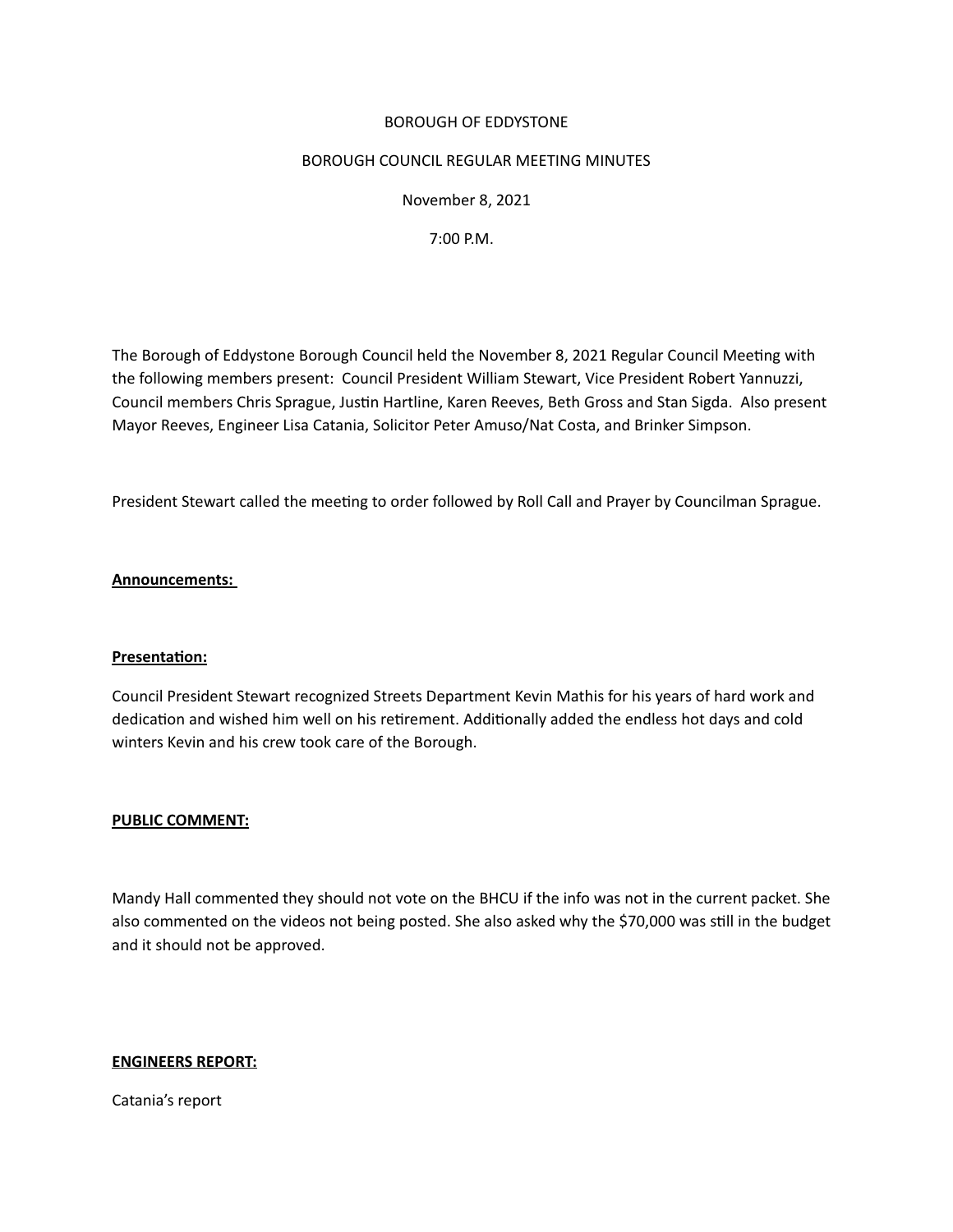## **RIGHT TO KNOW SUBMISSIONS:**

None to report

## **DISCUSSION:**

Council discussed holding off on the EMT union negotiations until the new Council takes office in January.

Councilman Sprague thanked Christne Mcmenamin/Brinker Simpson for the work on the budget with NO tax increase.

Police Chief Mokshefsky updated that his department is following thru with the "no shave November" and the guys have the option to donate \$100 towards the combination effort for the special holiday meals and the start-up of the Eddystone Police Associaton and be permited to skip shaving for the month. The lady officers can also donate the \$100 and be permited to wear nail polish for the month of November.

# **Acton Items**

Motion: Approval of Minutes from Regular Council Meeting (10/11/2021) Motion made by Chris Sprague, 2<sup>nd</sup> by Beth Gross, Motion carries 7-0

Motion: Approval of Minutes from Council Workshop (11/01/2021) Motion made by Rob Yannuzzi, 2<sup>nd</sup> by Beth Gross, Motion carries 7-0

Motion: To approve the Treasurer's Report for the month of October2021 as reported by Christine McMenamin of Brinker Simpson, Motion made Karen Reeves, 2<sup>nd</sup> by Chris Sprague, Motion carries 7-0

Motion: To approve the Cash Receipts & Disbursements Journal for the month of October 2021 as reported by Christine McMenamin of Brinker Simpson, Motion made by Beth Gross, 2<sup>nd</sup> by Chris Sprague, Motion carries 7-0

Motion: To approve the Police Report for the month of October 2021 as presented by Chief Mokshefsky Motion made by Karen Reeves,  $2^{nd}$  by Beth Gross, Motion carries 7-0

Motion: To approve the Fire Report/EMS report for the month of October 2021 as reported by Dawn Jones for Chief Terry Burke, Motion made by Stan Sigda, 2<sup>nd</sup> by Karen Reeves, Motion carries 7-0

Motion: To approve the BCO's report for the month of September 2021 as presented by BCO Catania, Motion made by Stan Sigda, 2<sup>nd</sup> by Beth Gross, Motion carries 7-0